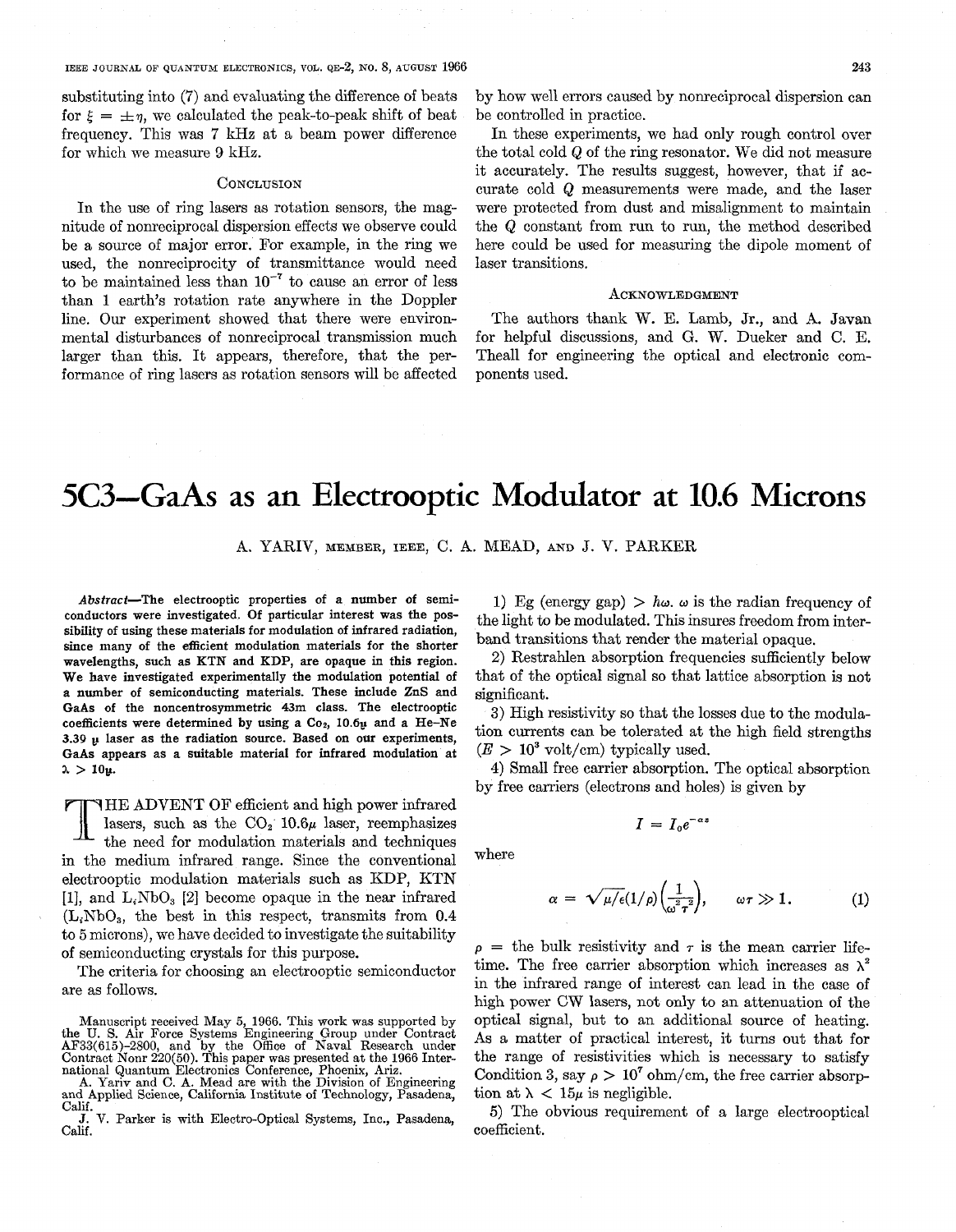

Fig. 1. The experimental setup and the crystal orientation for the 10.6 $\mu$  modulation.



Fig. *2.* Upper trace: the voltage pulse applied to the GaAs crystal.  $\sum_{\text{e}}$   $\sum_{\text{e}}$  as transmitted by the crossed polarizers. (Horizonal pulse at 10.6 $\mu$  as transmitted by the crossed polarizers. (Horizonal scale =  $1 \mu s$ /division.)